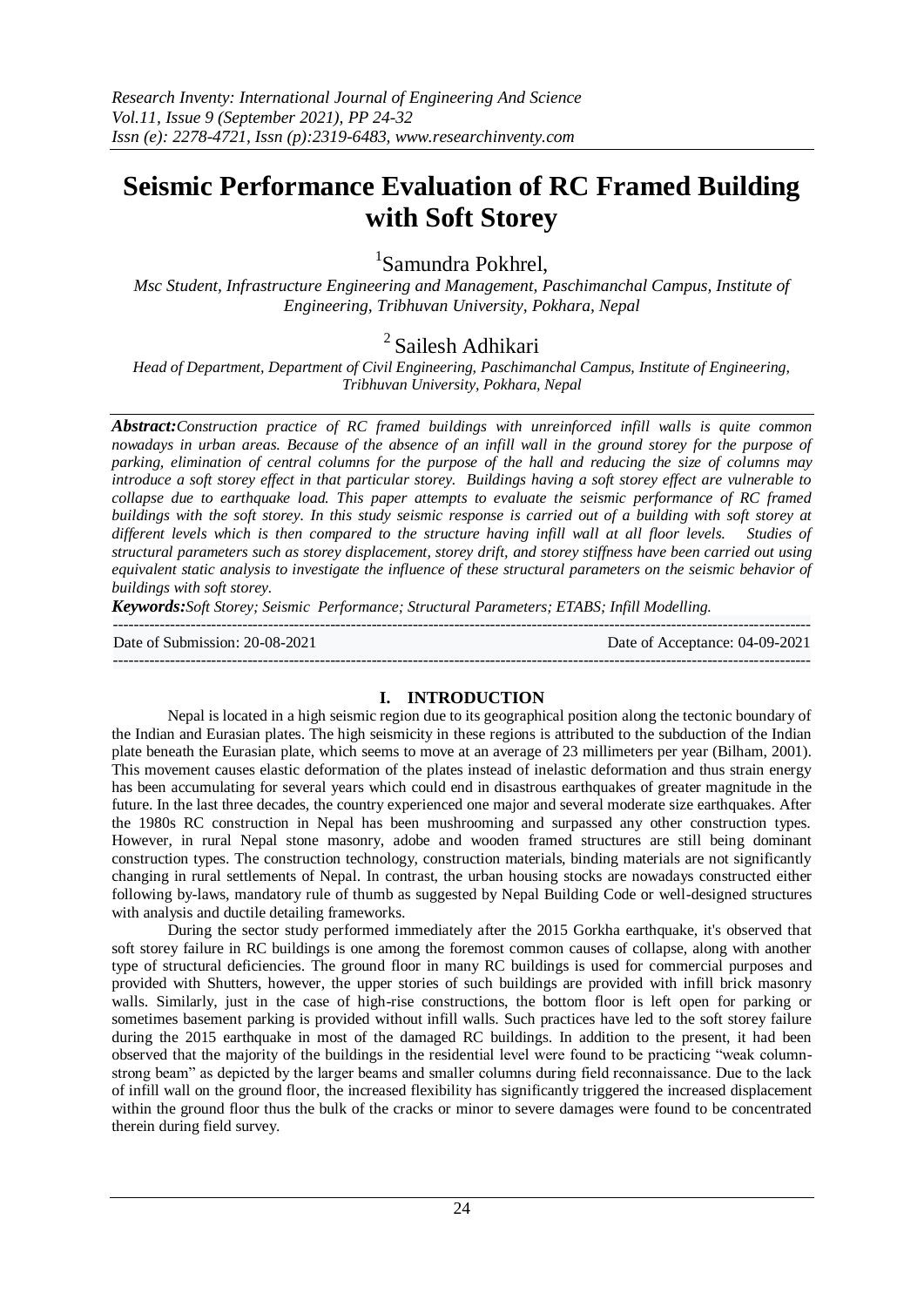

Fig.1: Behavior of soft storey in Earthquake. (Ref. Shailendra Singh, 2015)

## **II. AIM AND SCOPE**

The main aim of this research is to analyze the effect of soft storey in different floor levels of RC framed building. However, specific objectives of this research are listed below;

- a) To study the seismic behavior of RC framed building with soft storey effect at different floor levels.
- b) To analyze structural parameters influenced by the effect of soft storey.
- c) To analyze the structural parameters after the application of retrofitting measures in soft storey building.

#### *Scope of the study*

High-rise apartment building construction in Nepal started mainly after 2000 and most of such constructions are constructed within main city areas. (Malla, S., et al. 2019) Medium to high rise buildings in Nepal are special moment resisting frame (SMRF) constructions designed per Indian Standard Code. Number of researches concluded that one of the major causes of the building failure mainly for RC building was Soft story in Gorkha earthquake. To mitigate the effect of soft storey, it is essential to analyze the seismic behavior of RC building with soft storey.

## **III. LITERATURE REVIEW**

A soft storey is a structural anomaly attributed to the discontinuity of stiffness along the height of a structure. Severe structural damages suffered by several modern buildings during recent earthquakes illustrate the importance of avoiding sudden changes in vertical stiffness and strength. According to IS1893:2016 "A soft storey is one in which the lateral stiffness is less than that in the storey above. The storey lateral stiffness is the total stiffness of all seismic force resisting elements resisting lateral earthquake shaking effects in considered direction"

Open ground storey (also known as a soft storey) buildings are commonly used in the urban areas nowadays since they provide open space for parking areas which is most required. The building having soft storey shows comparatively more tendency to collapse during earthquake excitation due to the stiffness irregularity. If the stiffness of the upper storey is greater than the stiffness of the lower storey, the upper storeys move almost together as a single block, and most of the horizontal displacement of the building occurs in the lower storey itself. Thus, such buildings swing back-and-forth like inverted pendulums during earthquake shaking and therefore the columns within the lower storey are severely stressed. If the columns do not have the required strength to resist these high stresses or if they do not have adequate ductility, they may be severely damaged which may even lead to the collapse of the building.

## **Review of Past Study:**

*Hirde and Tepugade (2014)* considered the multi-storey building with soft storey at different level for the analytical study. They observed the hinge formation pattern and concluded that, due to high shear forces at ground level soft storey, the hinges are formed in columns of ground soft storey, they carried out retrofitting measures with shear wall and it was observed that no hinges are formed in columns of ground soft storey when retrofitted with shear wall.

*Khan and Vyawahare (2013)* carried out the non-linear response of RC frame high rise building with soft storey at different levels in addition to one at ground floor. Their objective was to see the variation of loaddisplacement graph and check the maximum base shear and displacement of the frame with soft stories at different levels. After obtaining pushover curve the concluded that as the soft storey is shifted to higher level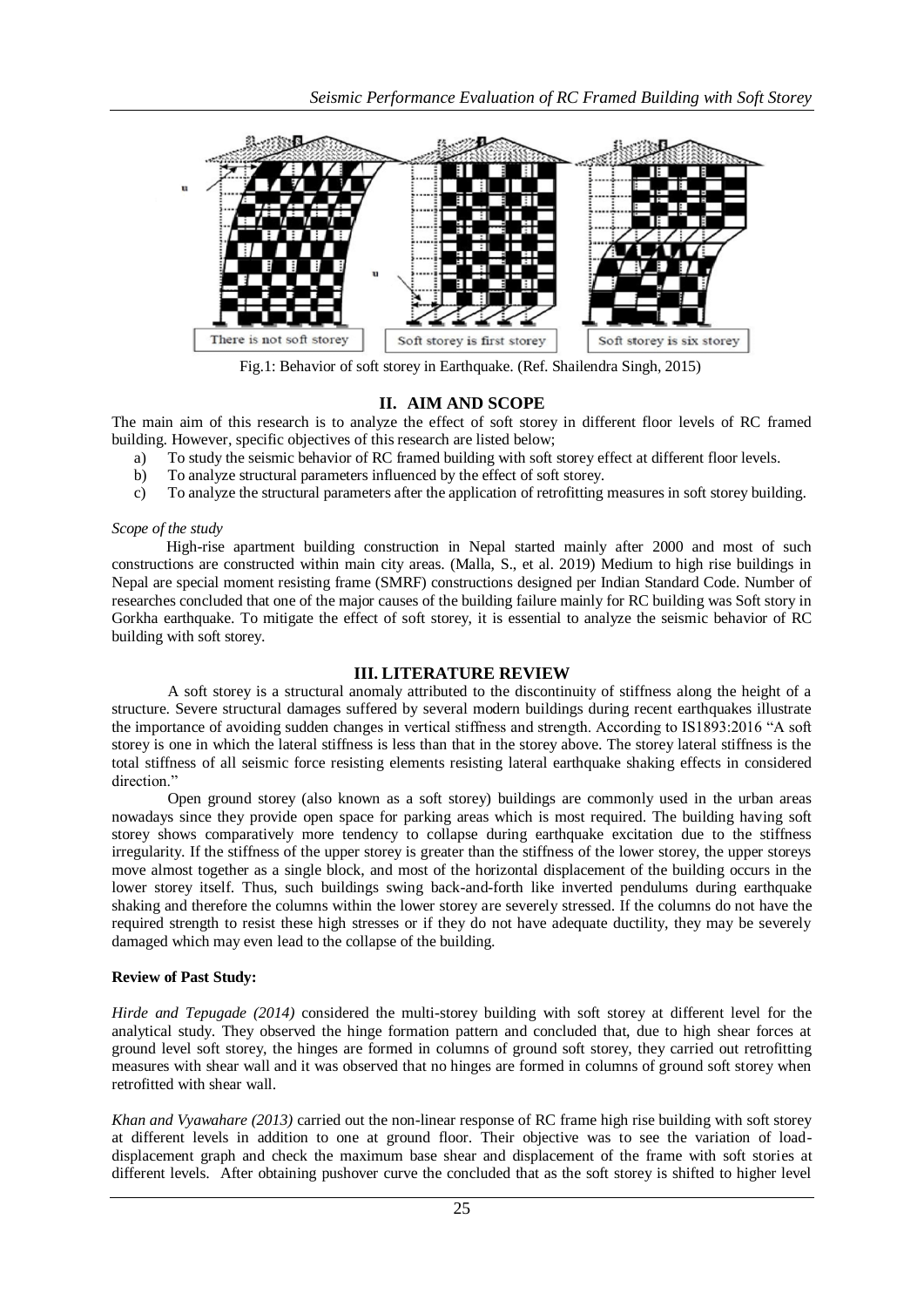intensity of hinge formation becomes lower and lower and at the same time displacement increases and base shear also increases.

*Hejazi (2011)* discussed the effect of soft storey on structural response of high rise buildings. The paper highlights the occurring of soft storey at the lower level of high rise buildings subjected to earthquake has been studied. Also has been tried to investigate on adding of bracing in various arrangements to structure in order to reduce soft story effect on seismic response of building.

*Dr. Saraswati Setia (2012)* discussed dynamic ductility demand during probable earthquake. The stilt floor used in severely damaged or collapsed RC buildings introduced irregularity of sudden change of stiffness between ground storey and upper stories. In the upper stories brick infill walls were used due to which it increases the lateral stiffness of the frame by a factor of 3 to 4 times. For such buildings the dynamic ductility demand during probable earthquake gets only concentrated in the soft storey and the upper stories tends to elastic. In such buildings, the stiffness of the lateral load resisting systems at those stories was quite less than the stories above or below. Parametric studies on displacement, inter storey drift and storey shear have been carried out using equivalent static analysis to investigate the influence of these parameter on the behavior of buildings with soft storey.

*Furtade and Anibal (2014)* investigated the global structural safety of an existing building with a potential softstorey mechanism and observed that a correct assessment of the building safety can be achieved by considering the presence of infill masonry walls. The absence of the infills on the ground floor introduced a soft-storey mechanism on the structure when submitted to seismic actions. Four different strengthening techniques were proposed and it is observed that the most efficient way for reducing the maximum drift was the addition of steel braces. This technique was the only one which succeeded in removing the soft-storey mechanism.

#### **IV. METHODOLOGY AND MODELLING**

Initially, an architectural plan is considered that contains locations of columns which is modeled using ETABS software considering structural plan of the building with assumed or appropriate dimensions, Loads are put on the structure as per IS code, factors like zone factor, importance factor, response reduction factor play a major role to determine the value of Base Shear of the structure, Design check is performed on the structure for the given value of structural member dimensions, For varying load combinations as per IS codes once the design check passes all the members of the structure, equivalent static analysis is performed resulting in output parameters like storey drift, storey displacement, storey shear etc.

#### **Equivalent Static Analysis**

The equivalent static analysis method is a simplified technique to switch the effect of various dynamic loading of an expected earthquake by a static force distributed laterally on the structure for design purposes. ESM is predicated on the elemental natural period of vibration of the structure. The total applied seismic force 'V' is typically analyzed in two horizontal directions parallel to the axes of the building (Fig 2). The equivalent static analysis method assumes that the building responds to the earthquake load in its fundamental lateral mode. In ESM analysis, story force is generated as per the height at which the story is located from the seismic base. Higher the story up within the building, more loads are going to be generated by that story. The structure must be ready to resist effects caused by seismic forces in either direction, but not in both directions simultaneously.



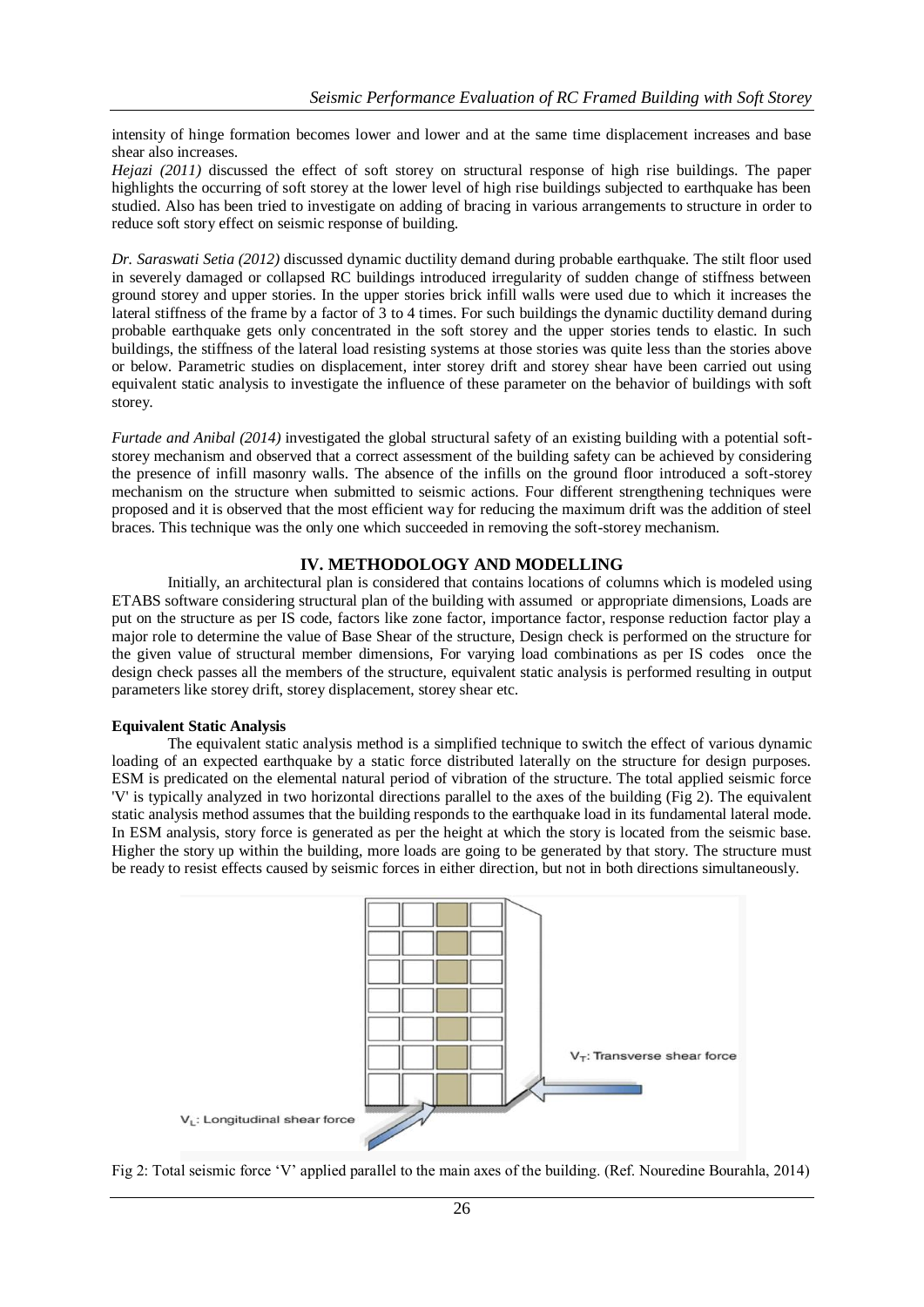## **MODELLING OF THE BUILDING**

This contains the modeling of the building which has G+9 storeys having soft storey at different levels, the equivalent static analysis is carried out by using ETABS2016.

Following are the models considered for the analysis;

Case 1: Bare frame

Case 2: Regular frame (infill wall in all storeys) Case 3: Model with soft storey at different floor levels



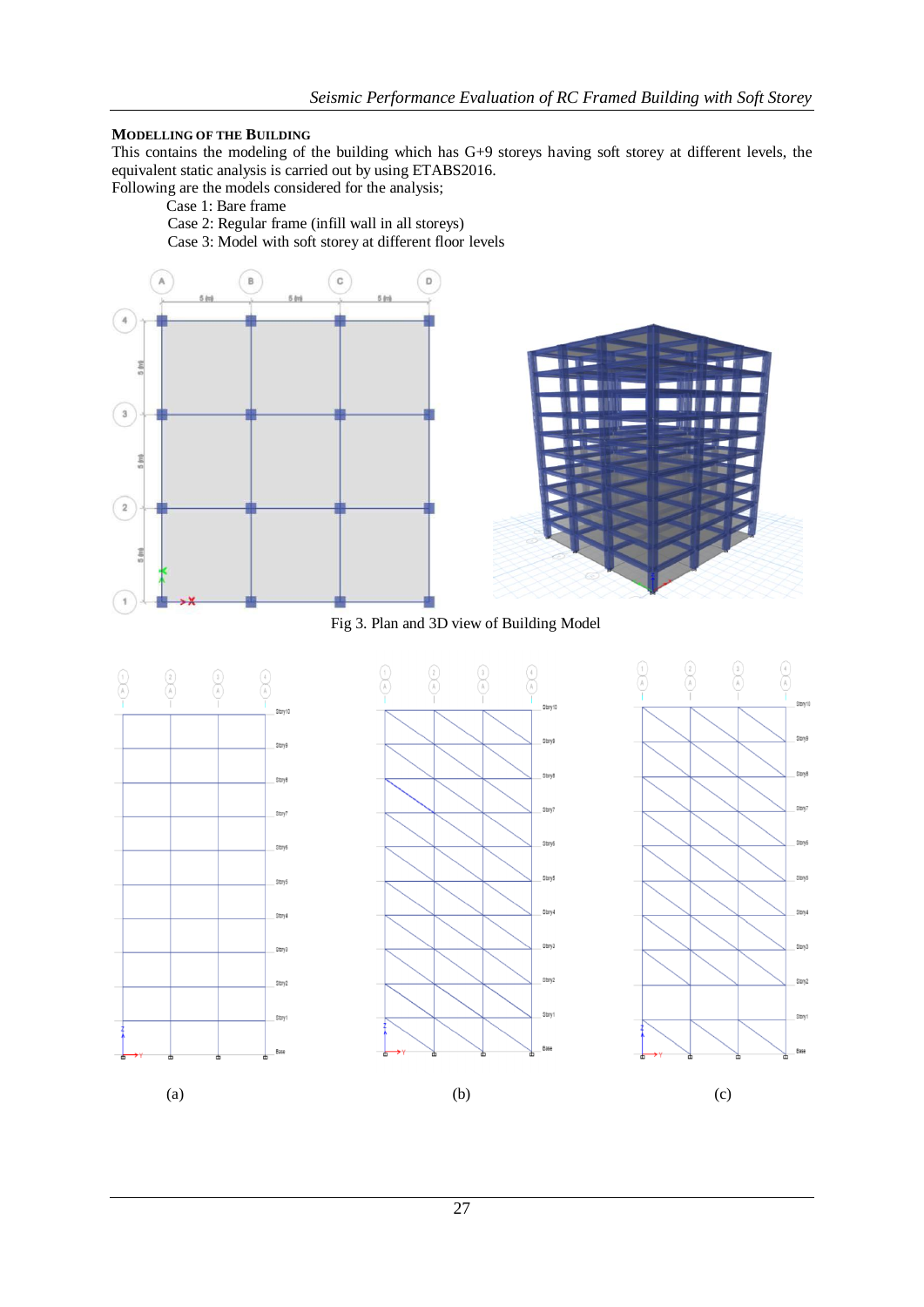

28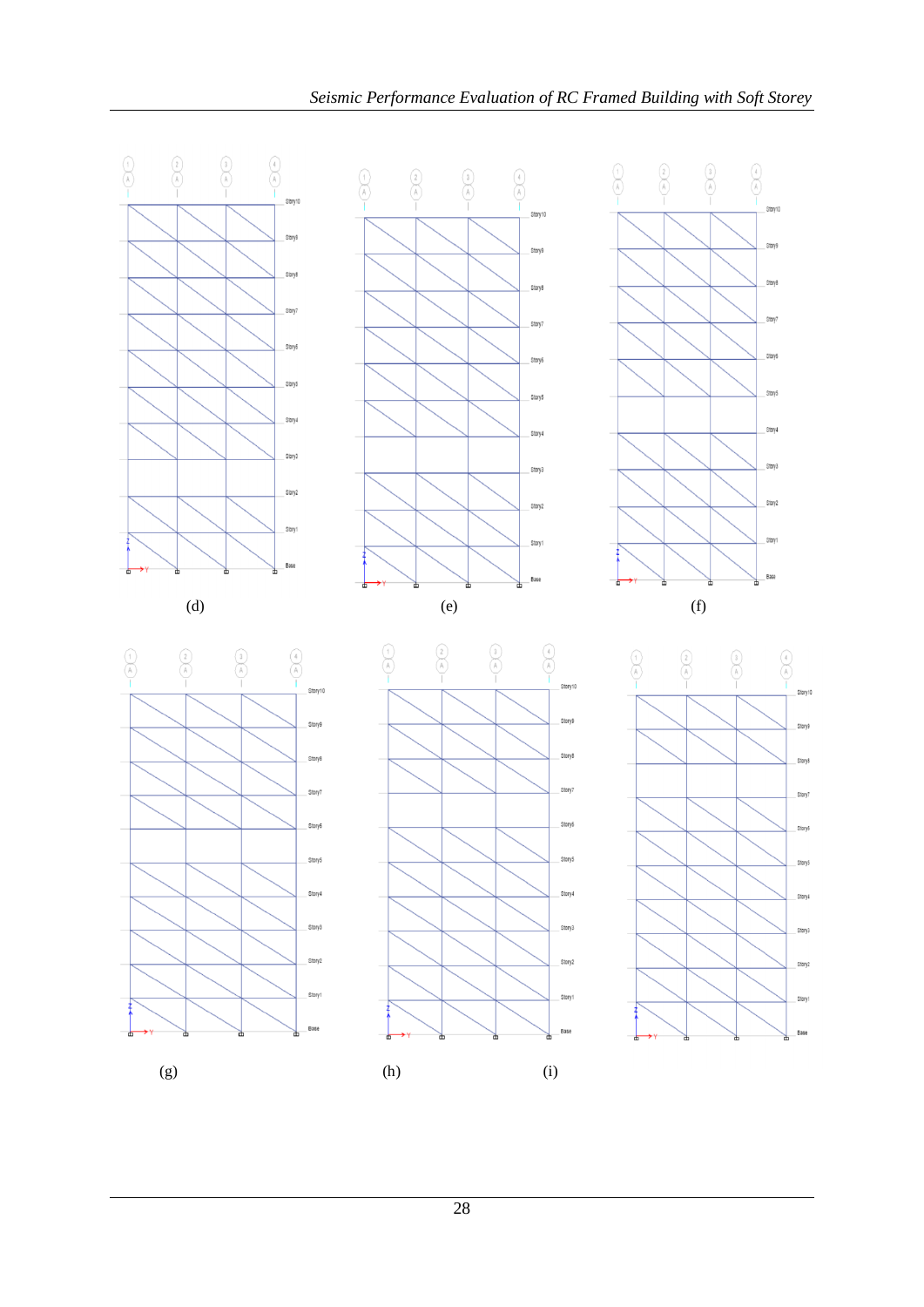

Fig. 4: Elevation view for soft storey at different floor level

| rubic 1: Material Properties |          |                                |                        |  |  |
|------------------------------|----------|--------------------------------|------------------------|--|--|
| Name                         | Type     | Modulus of Elasticity (E), MPa | Unit Weight $(KN/m^3)$ |  |  |
| M20                          | Concrete | 22360.68                       | 24.9926                |  |  |
| M25                          | Concrete | 25000                          | 24.9926                |  |  |
| Fe500                        | Rebar    | 200000                         | 76.9729                |  |  |

## **Table 2:** Section Properties

| Members                      | Dimensions        |
|------------------------------|-------------------|
| Column                       | $600\times600$ mm |
| Beam (Width $\times$ Height) | $400\times500$ mm |
| Slab                         | Thickness=150mm   |

## **Table 3:** Building Description

| Storey                       | $G+9$                                                                                    |
|------------------------------|------------------------------------------------------------------------------------------|
| <b>Typical Storey Height</b> | 3m                                                                                       |
| <b>Bottom Storey Height</b>  | 3m                                                                                       |
| Plan Dimension               | $18m \times 18m$                                                                         |
| Infill Wall Size             | $230$ mm                                                                                 |
| Grade of Concrete            | M25                                                                                      |
| Grade of Steel               | Fe500                                                                                    |
| Live Load                    | $3KN/m^2$ (Typical Shell Load)<br>1.5KN/m <sup>2</sup> (Terrace Shell Load)              |
| Earthquake Data              | Seismic Zone: V<br>Response Reduction Factor: 5<br>Importance factor: 1<br>Soil: Type II |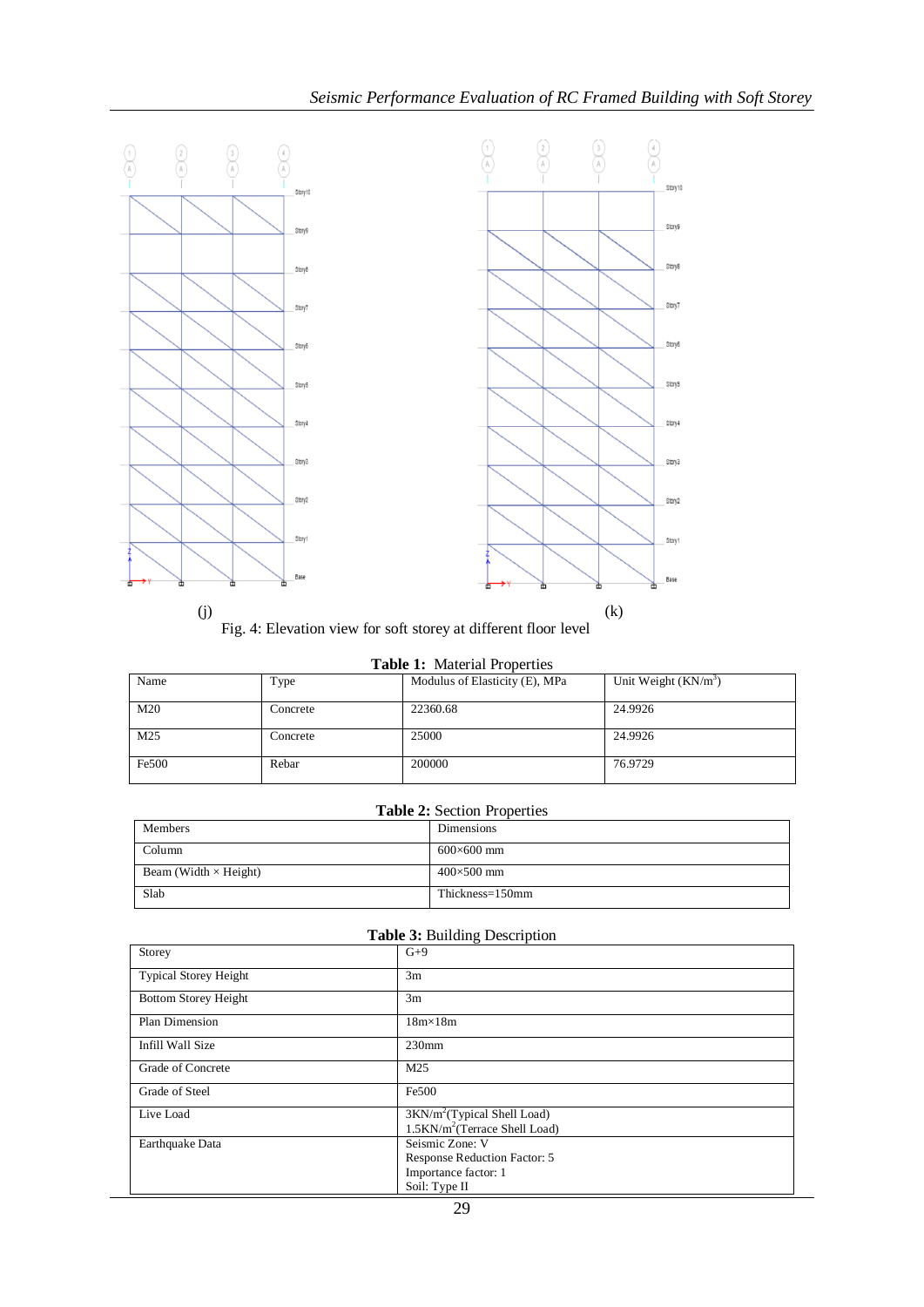*Calculation for Width of Equivalent Diagonal Strut for Infill Modelling:*

The equivalent diagonal strut approach is used for the analysis and design of infilled frames subjected to inplane forces. Currently, the single strut model suggested by IS1893:2016, is used in the equivalent static analysis of infilled RC frames.

| S.N.           | Parameters                         | Value                |  |  |
|----------------|------------------------------------|----------------------|--|--|
| $\overline{1}$ | Thickness of Infill                | $230$ mm             |  |  |
| $\overline{2}$ | Depth of Beam                      | 500mm                |  |  |
| 3              | Width of Beam                      | $400$ mm             |  |  |
| $\overline{4}$ | Depth of Column                    | $600$ mm             |  |  |
| 5              | Width of Column                    | $600$ mm             |  |  |
| 6              | Height of Infill                   | 2500mm               |  |  |
| $\overline{7}$ | Length of Infill                   | 4400mm               |  |  |
| 8              | Compressive Strength of Brick      | 5.5N/mm <sup>2</sup> |  |  |
| 9              | Compressive Strength of Mortar     | 7.5N/mm <sup>2</sup> |  |  |
| 10             | Modulus of Elasticity of RC Frame  | $25000N/mm^2$        |  |  |
| 11             | Width of Equivalent Diagonal Strut | 660mm                |  |  |

**Table 4:** Calculation of Equivalent Diagonal Strut's width

## **V. RESULTS AND DISCUSSIONS**

The behavior of masonry infill frames with varying soft storey level under lateral forces using macro model method is studied. Significance and effect of various parameters are studied. Seismic analysis is carried as per IS 1893 (Part 1):2016 guidelines. Basic seismic parameters story displacement, inter-story drift and storey stiffness of each irregular frame is compared with regular frame and bare frame. Nine different irregular model having open storey from ground floor to eighth floor having same story height, same bay width and regular distribution of mass, one regular frame (infill wall in all story level) and one bare frame (without infill wall) are modelled in ETABS and results obtained are as follows:



#### 1) Storey Displacement:

In this analysis, as shown in figure 5. Overall storey displacement is highest in bare frame building model and least in regular frame. After bare frame model displacement is high when irregularity in ground story. The overall displacement significantly decreases when the irregularity moves upward. The maximum lateral displacement of the building when the irregularity in Ground floor, first floor, second floor, third floor, fourthfloor, fifth-floor, sixth-floor, seventh-floor and Eighth-floor are increased by 39.92%, 37.3%, 34.14%, 30.6%, 26.72%, 22.37%, 17.46%, 11.95% and 6.88% respectively. While in bare frame model overall storey displacement is increased by 427.88% with reference to the displacement of regular frame building. That shows the building's story level demand is highly influenced by the soft story under seismic excitation.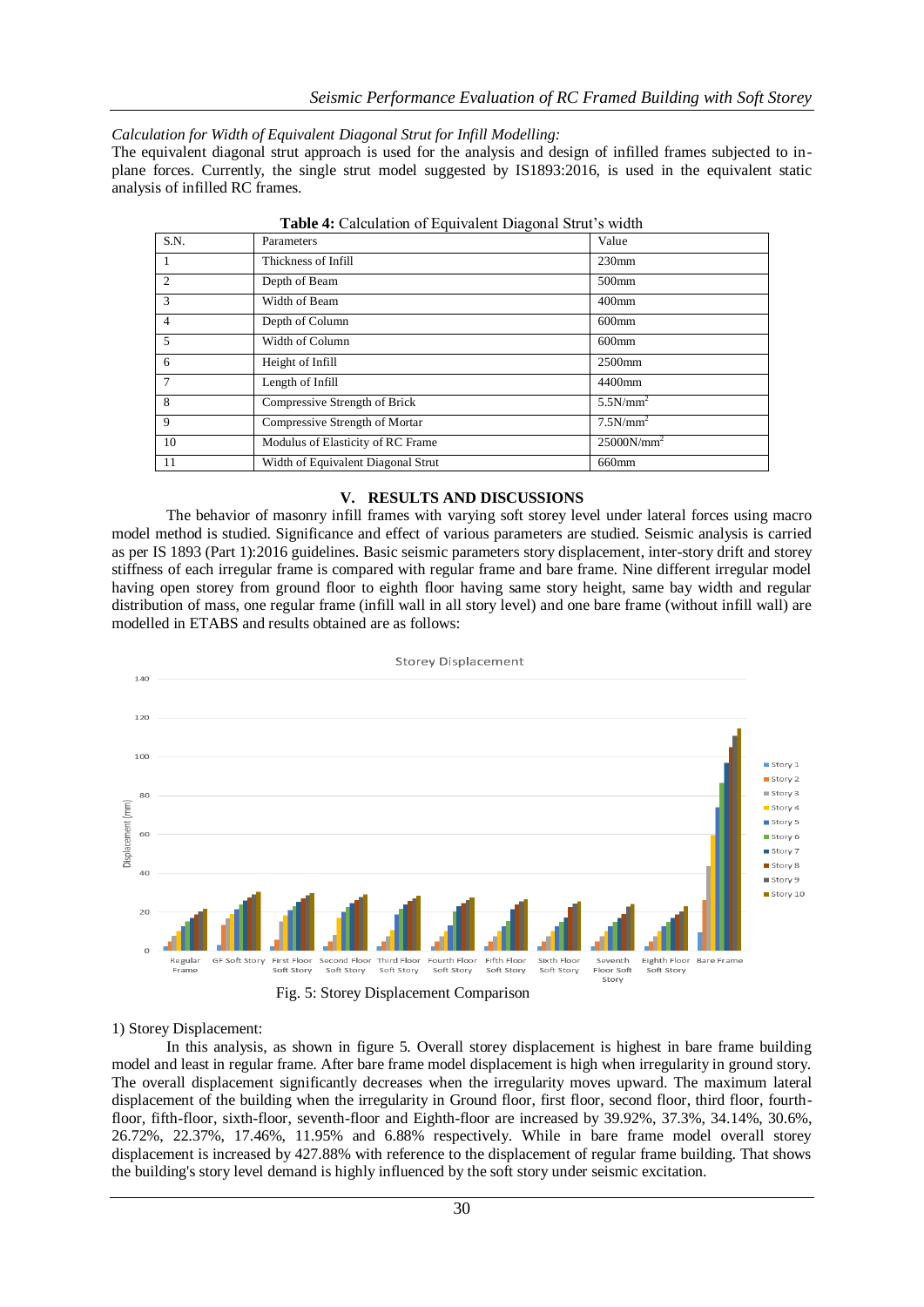

## 2) Storey Drift

The storey drift in the structure due to the seismic effect for soft storey at different floor is decreasing floor wise. That means when irregularity is in Ground floor, drift is maximum and it decreases when the irregularity moves upward. As per Indian standard, Criteria for earthquake resistant design of structures, IS 1893(Part 1): 2016, the storey drift in any story shall not exceed 0.004 times storey height. In current analysis, all the storey drift satisfy the storey drift limitation as per IS code. It can be observed from the analysis that the location of irregularity has major contribution on the abrupt increase in the story drift of that particular story. From the result it is found that the irregularity in Ground floor yields highest inter-story drift of that particular storey. When ith story is irregular, the inter-story drift of that particular ith story is abruptly increases than that of regular frame.



#### 3) Storey Stiffness:

It is observed from the analysis result that the Storey Stiffness is gradually decreases with floor upward in regular frame. While irregularity in particular storey stiffness in that storey is abruptly decreases. Irregularity in particular floor also affects the stiffness of the floor above it. From the result it is found that the stiffness increases two storey above the irregular storey and starts decreasing gradually in above storeys.